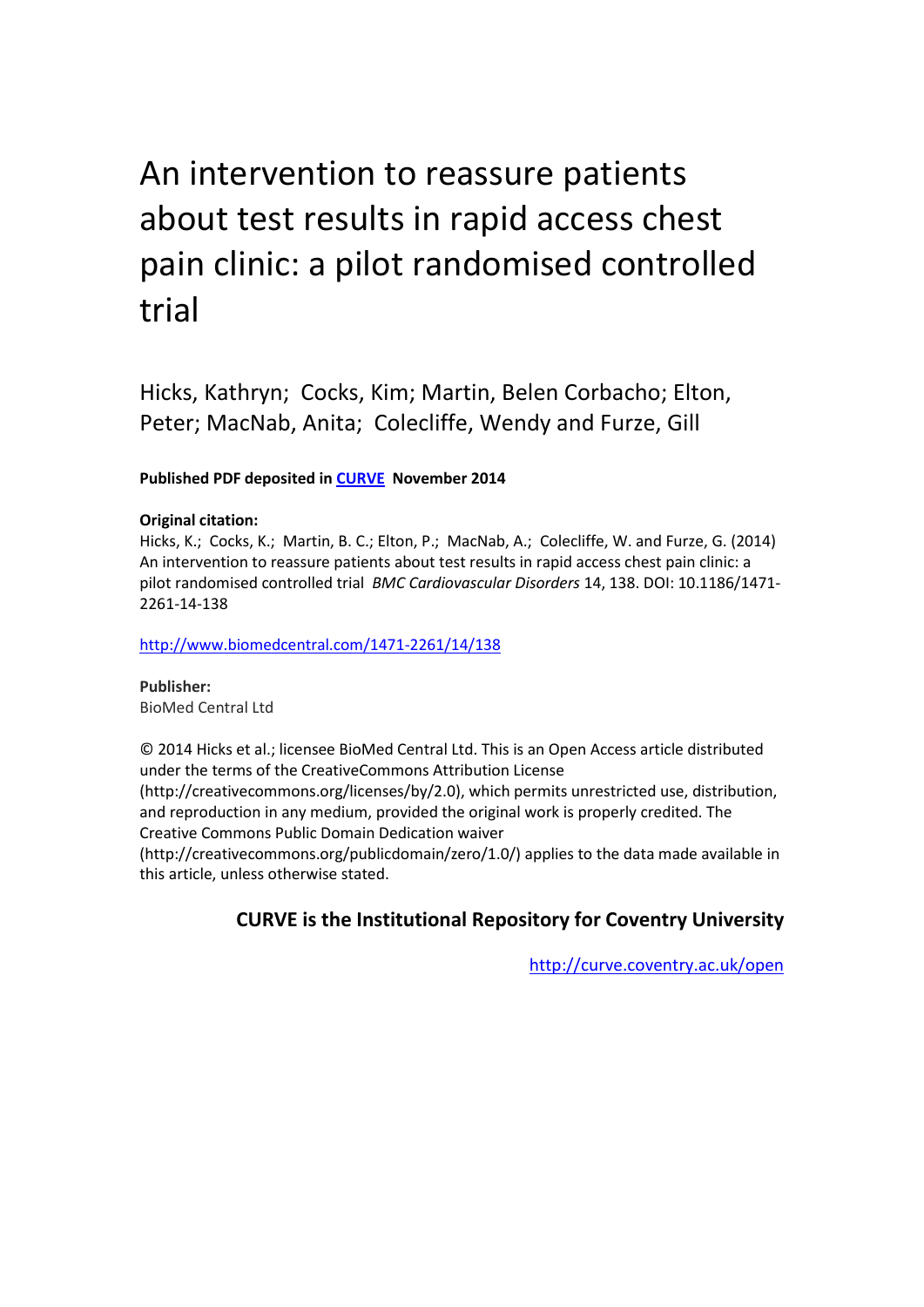## **RESEARCH ARTICLE Example 20 and 20 and 20 and 20 and 20 and 20 and 20 and 20 and 20 and 20 and 20 and 20 and 20 and 20 and 20 and 20 and 20 and 20 and 20 and 20 and 20 and 20 and 20 and 20 and 20 and 20 and 20 and 20 an**



# An intervention to reassure patients about test results in rapid access chest pain clinic: a pilot randomised controlled trial

Kathryn Hicks<sup>1\*</sup>, Kim Cocks<sup>1</sup>, Belen Corbacho Martin<sup>1</sup>, Peter Elton<sup>2</sup>, Anita MacNab<sup>3</sup>, Wendy Colecliffe<sup>3</sup> and Gill Furze<sup>4</sup>

#### Abstract

**Background:** Most people referred to rapid access chest pain clinics have non-cardiac chest pain, and in those diagnosed with stable coronary heart disease, guidance recommends that first-line treatment is usually medication rather than revascularisation. Consequently, many patients are not reassured they have the correct diagnosis or treatment. A previous trial reported that, in people with non-cardiac chest pain, a brief discussion with a health psychologist before the tests about the meaning of potential results led to people being significantly more reassured. The aim of this pilot was to test study procedures and inform sample size for a future multi-centre trial and to gain initial estimates of effectiveness of the discussion intervention.

Methods: This was a two-arm pilot randomised controlled trial in outpatient rapid access chest pain clinic in 120 people undergoing investigation for new onset, non-urgent chest pain. Eligible participants were randomised to receive either: a discussion about the meaning and implication of test results, delivered by a nurse before tests in clinic, plus a pre-test pamphlet covering the same information (Discussion arm) or the pre-test pamphlet alone (Pamphlet arm). Main outcome measures were recruitment rate and feasibility for a future multi-centre trial, with an estimate of reassurance in the groups at month 1 and 6 using a 5-item patient-reported scale.

Results: Two hundred and seventy people attended rapid access chest pain clinic during recruitment and 120/270 participants (44%) were randomised, 60 to each arm. There was no evidence of a difference between the Discussion and Pamphlet arms in the mean reassurance score at month 1 (34.2 vs 33.7) or at month 6 (35.3 vs 35.9). Patient-reported chest pain and use of heart medications were also similar between the two arms.

**Conclusions:** A larger trial of the discussion intervention in the UK would not be warranted. Patients reported high levels of reassurance which were similar in patients receiving the discussion with a nurse and in those receiving a pamphlet alone.

**Trial registration:** Current Controlled Trials [ISRCTN60618114](http://www.controlled-trials.com/ISRCTN60618114) (assigned 27.05.2011).

Keywords: Reassurance, Rapid access chest pain clinic, RACPC, Pilot study, Randomised controlled trial, Angina, Coronary heart disease, Ischaemic heart disease, Non-cardiac chest pain, Brief intervention

\* Correspondence: [kate.hicks@york.ac.uk](mailto:kate.hicks@york.ac.uk) <sup>1</sup>

Full list of author information is available at the end of the article



<sup>© 2014</sup> Hicks et al.; licensee BioMed Central Ltd. This is an Open Access article distributed under the terms of the Creative Commons Attribution License [\(http://creativecommons.org/licenses/by/2.0\)](http://creativecommons.org/licenses/by/2.0), which permits unrestricted use, distribution, and reproduction in any medium, provided the original work is properly credited. The Creative Commons Public Domain Dedication waiver [\(http://creativecommons.org/publicdomain/zero/1.0/](http://creativecommons.org/publicdomain/zero/1.0/)) applies to the data made available in this article, unless otherwise stated.

<sup>&</sup>lt;sup>1</sup>Department of Health Sciences, York Trials Unit, University of York, York YO10 5DD, UK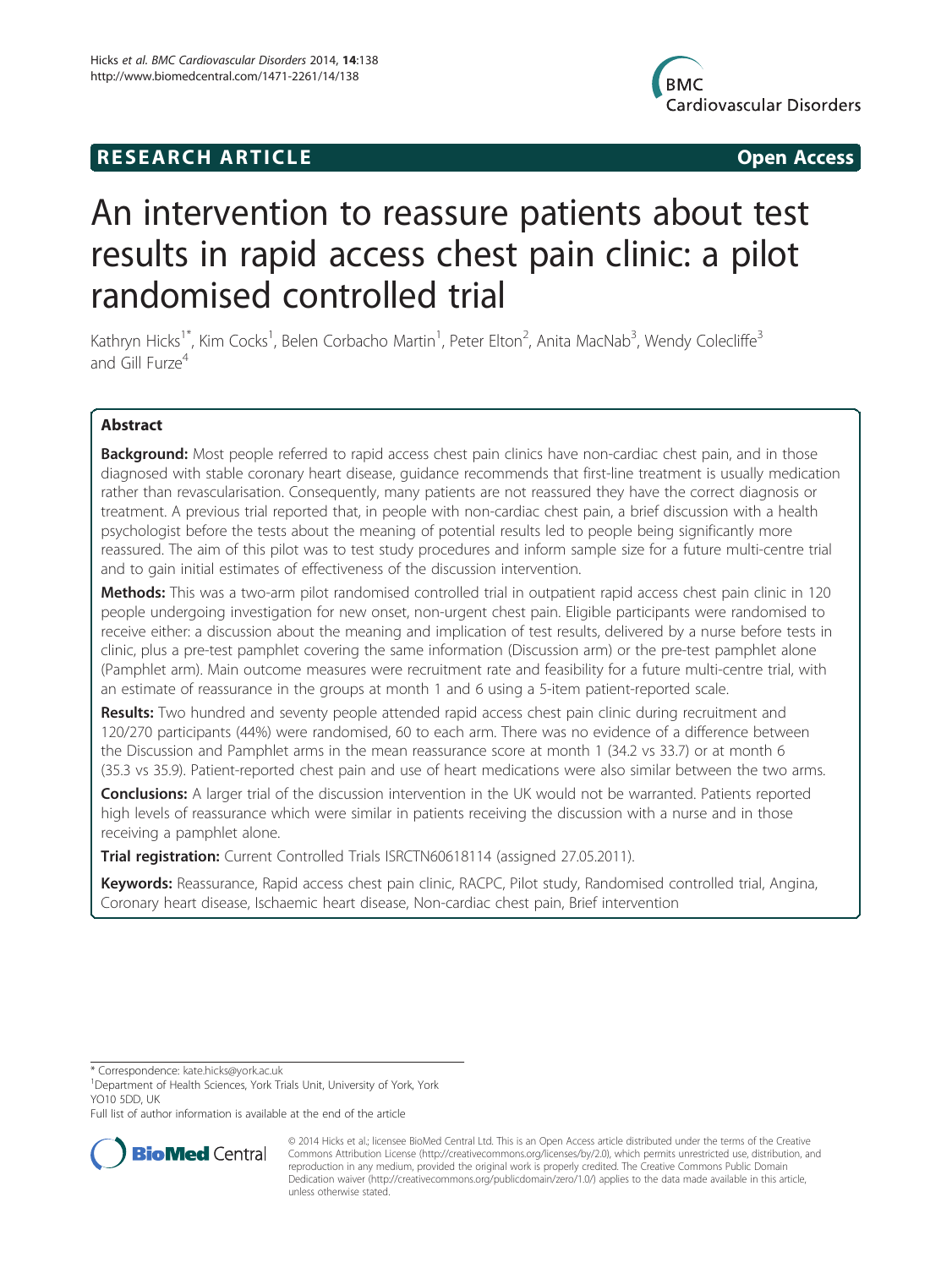#### Background

Chest pain is a common reason why people access health services, with over 400,000 people per year being referred to rapid access chest pain clinics (RACPCs) in England [\[1](#page-10-0)]. RACPCs were set up in the UK to assess patients with new onset chest pain within two weeks of reporting symptoms to their general practitioner (GP) [[2\]](#page-10-0). In clinic patients undergo basic clinical assessment and investigation in order to confirm or rule out coronary heart disease (CHD) as a cause of their chest pain. Although the main focus in RACPC is detection of new angina, the majority (up to 80%) of patients will be categorised as having non-cardiac chest pain (NCCP) [\[3](#page-10-0)-[5](#page-10-0)]. However, as studies in people undergoing outpatient tests for heart disease have shown, many with a negative (normal) result are not reassured that their chest pain is noncardiac in origin [[6](#page-10-0),[7](#page-10-0)], and continue to report chest pain in the following months and use NHS services [\[3,8](#page-10-0)]. There are several causes of NCCP, including physical problems (e.g. gastroesophageal disorders, musculoskeletal causes) or psychological disorders (such as anxiety, panic attacks, and depression), and often there is an interaction between psychological and physical causes [[9\]](#page-10-0).

Psychological factors have been targeted for treatment of NCCP. A recent review of randomised controlled trials (RCTs) of psychological interventions for symptomatic management of non-specific chest pain in patients with normal coronary anatomy showed modest to moderate success in terms of reduced chest pain frequency, particularly for those using cognitive behavioural therapy [[10](#page-10-0)]. This success was relatively short term, being largely restricted to the 3 months after the intervention. Brief interventions, delivered immediately after negative (normal) findings, have been tested but these have mostly been unsuccessful. For example, an RCT of a brief psychological intervention for people following coronary angiography who were told they had normal coronary arteries showed no benefit [\[11\]](#page-10-0). The authors concluded that the patients were "clearly ill prepared for the possibility of negative findings".

Petrie et al. (2007) undertook a small RCT in New Zealand (NZ) to assess whether it was possible to improve people's preparedness for negative results, and so increase reassurance [[12\]](#page-10-0). The study compared usual care with two interventions delivered before tests in chest pain clinic, as Petrie et al. hypothesised that providing a pre-test explanation about the meaning of normal test results would weaken preconceptions about possible illness, provide context for the results and so increase the person's potential for reassurance. The interventions were: i) a pamphlet giving information about the meaning of normal results and other possible reasons for chest pain, and ii) the pamphlet *plus* a brief pre-test discussion with a health psychologist re-iterating the same information.

People receiving the pre-test discussion were more reassured at one month after the test than patients randomised to the pamphlet alone or to the usual care arm (results explained after the test). Only the difference between the discussion and usual care arms reached statistical significance when considering mean reassurance score (from a 5-item patient-reported scale). The proportion of patients reporting chest pain at one month decreased significantly from baseline in the discussion group and pamphlet-only group, but not in the usual care group. It is possible that a key element in the relative success of the NZ pre-test interventions was the fact that they were delivered before the test. Donkin et al. found that, in people with NCCP, patients' beliefs before an exercise stress test predicted the amount of reassurance they felt once they had received their negative test result [\[13](#page-10-0)].

It is not only those who get a negative result in RACPC that may require reassurance; patients who receive a positive result (CHD) may also need reassuring. According to guidance from the National Institute for Health and Care Effectiveness (NICE), initial treatment for people diagnosed with stable CHD should be optimal pharmacotherapy to control symptoms together with effective secondary prevention. Interventions such as percutaneous coronary intervention or coronary artery bypass graft surgery should be restricted to those in whom optimal medical treatment fails to reduce symptoms, or if further testing by non-invasive imaging or by angiography shows left main stem or severe three-vessel disease [\[14\]](#page-10-0). This pathway needs to be explained well to patients in order to reassure them that they are receiving the optimal treatment for their condition. For example, it is possible that patients prescribed medical treatment rather than invasive revascularisation may feel that they are receiving a secondbest treatment. The converse is also true; people referred for invasive intervention will need to be reassured that this level of treatment is appropriate for them. A relationship between satisfaction with treatment and reports of anxiety, depression and quality of life has been demonstrated [[15\]](#page-10-0), hence dissatisfaction with treatment may lead to an increase in health service use.

The NZ study was limited by small sample size and short duration of follow-up (one month), and it only included people with NCCP. The clinical pathway for patients with chest pain differs between NZ and the UK and the discussion intervention was delivered by a health psychologist, a profession which is not routinely available in NHS outpatient clinics.

The aim of this study was to adapt the discussion intervention for delivery in UK RACPCs and conduct a 2-arm pilot RCT comparing discussion (plus pamphlet) versus pamphlet alone. The pre-test pamphlet had already been recommended for use at the study site, as part of the chest pain pathway. The aim of the pilot trial was to test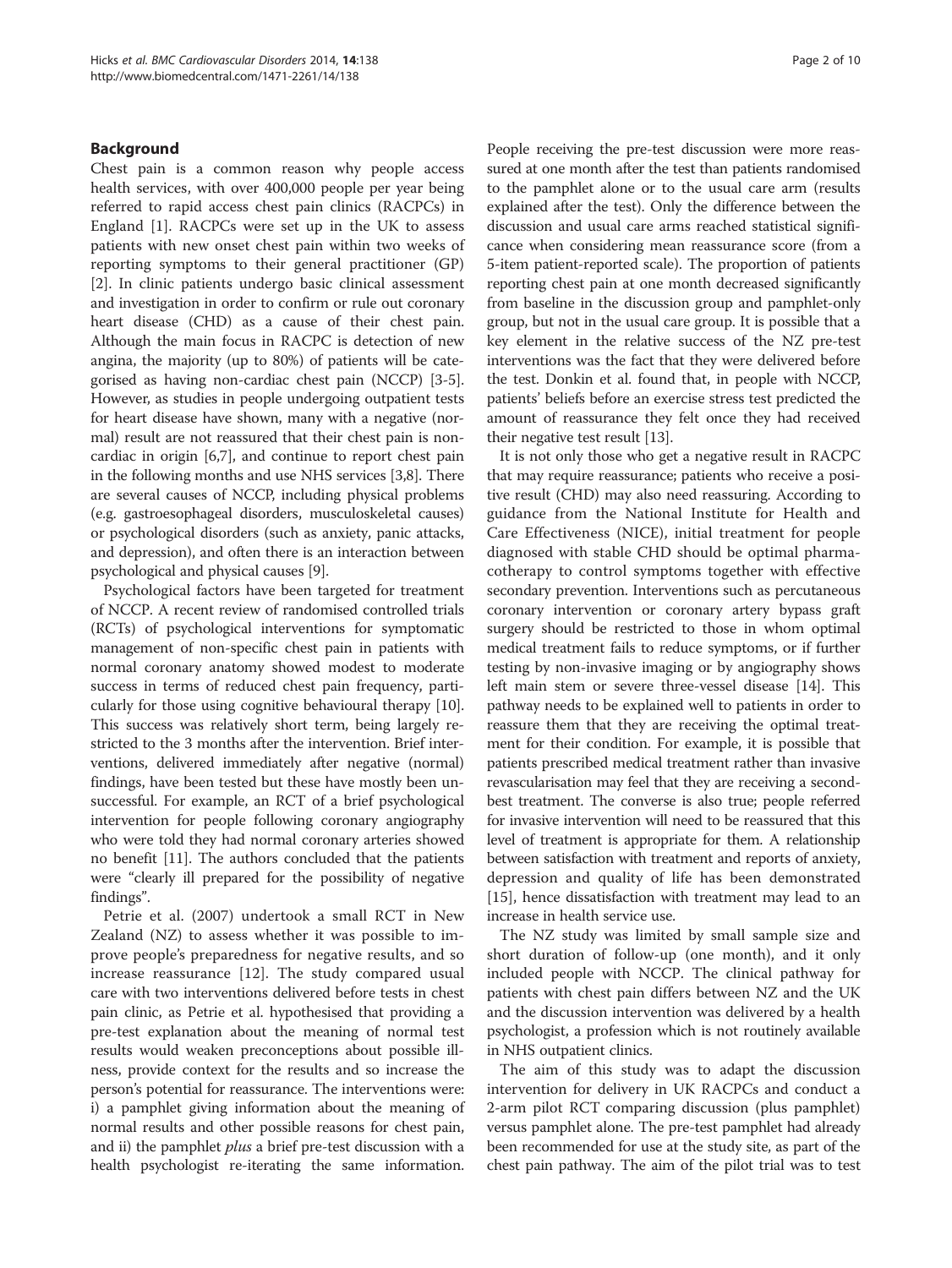study procedures and gain data to inform the choice of primary outcome measure and the sample size calculation for a future, multi-centre RCT of effectiveness and cost-effectiveness. A preliminary investigation into whether the face-to-face discussion with a nurse may improve patient reassurance was also made. If a simple discussion intervention was found to be effective and cost-effective when delivered by a nurse to people with both NCCP and with a diagnosis of CHD in UK RACPCs, then it could be relatively easily incorporated into the clinical pathway.

#### Methods

#### Development of the interventions

The NZ discussion intervention and pamphlet were adapted so that they covered both positive and negative test results, and the different treatment options. This was undertaken by an expert reference group with input from service users and RACPC staff. The pamphlet (A5, 4-page booklet, 664 words; see Additional file [1](#page-9-0)) outlined: the three possible results from tests in RACPC that day (negative/normal (NCCP), positive/abnormal (CHD), or inconclusive i.e. need to return for more tests); the meaning of negative results with a high risk of developing heart disease versus low risk; possible reasons for chest pain in those with a negative result (e.g. muscular, gastroesophageal reflux disease); what to do if results are negative but chest pain continues; and treatment options for those with a positive result (medication with review at 3 months or angiogram, possibly indicating angioplasty or surgery). The brief discussion intervention (5–15 min), to be delivered by a research nurse rather than a health psychologist, re-iterated the same information, and checked that the patient understood the information. A topic guide (463 words) was developed for the research nurse delivering the intervention. The guide was not a script to be read verbatim, but outlined the topics to be covered in the discussion. The research nurse was trained by the Chief Investigator to deliver the discussion intervention and to check that the patient understood the information.

#### Study design and setting

This was a single-centre, two-arm, pilot RCT comparing a pre-test discussion intervention plus a pre-test pamphlet (covering the same information) versus the pamphlet alone in patients attending RACPC with new onset chest pain. The study was conducted at the University Hospital of South Manchester (UHSM; Manchester, UK) RACPC. It was approved by North West 9 Research Ethics Committee – Greater Manchester West (reference no. 10/ H1014/82) and the R&D Directorate of UHSM NHS Foundation Trust.

#### Study population and patient consent

Patients were sent information about the trial with their RACPC appointment letter and asked on arrival at clinic if they wished to take part. Patients were eligible if they were: attending RACPC for assessment of new-onset, non-urgent chest pain; able to read written English; able to comprehend spoken English; aged 18 years and over and able and willing to give informed consent. Patients were excluded if they: had a previously diagnosed cardiac pathology; had no symptoms of chest pain; were undertaking the exercise test as part of a pre-surgical medical examination; were pregnant; were involved in another research study; had a severe documented psychiatric disorder or had a life-threatening co-morbidity. Eligible patients gave written informed consent.

#### Randomisation

Patients were randomised by a research nurse telephoning a remote randomisation service (York Trials Unit (YTU), University of York, UK). Random permuted blocks (block sizes of four and six) were used to allocate patients in a 1:1 ratio.

#### Blinding

Patients were told that the study was to compare two different ways of giving information about possible test results and treatments but not what the two formats were (pamphlet and discussion), or that one (the pamphlet) was considered to be the control arm. Staff treating patients in the RACPC appointment were not informed of treatment group allocation.

#### Intervention arms

After randomisation, all patients were given the pre-test pamphlet by the research nurse and were allowed sufficient time to read it. Patients allocated to the Discussion arm were then engaged in a brief (5–15 min) discussion with the research nurse. After receiving the pamphlet and discussion (Discussion arm), or the pamphlet alone (Pamphlet arm), patients returned to clinic and underwent assessment and tests as usual. All patients received the usual advice and information from staff during the initial RACPC appointment and any visits for further tests.

#### Assessment in RACPC

Assessment in clinic was led by a senior cardiac specialist nurse according to UHSM's protocol. It included an assessment of risk factors, typicality of symptoms (symptom score 0 to 3), Diamond and Forrester percentage score [[16\]](#page-10-0) and the probability that the patient had a cardiac cause for the pain (high, medium or low). Patients had the following tests as indicated: resting electrocardiogram, blood pressure measurement, auscultation of heart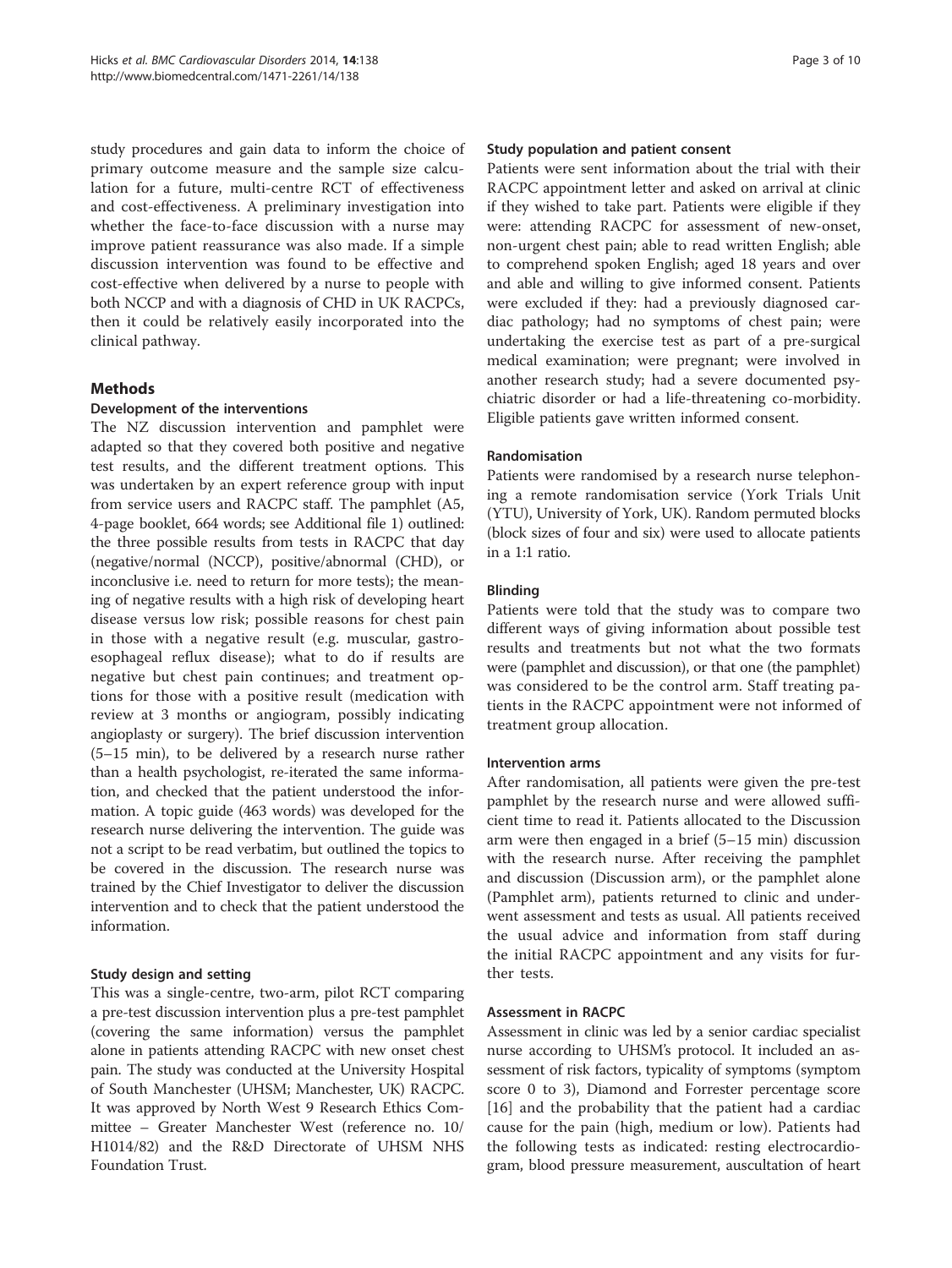sounds, blood test for lipid profile and/or other analyses, exercise tolerance test (ETT), dobutamine stress echocardiogram (DSE), exercise echocardiogram, myocardial perfusion scan (MPS) and magnetic resonance imaging (MRI). The assessment in RACPC lasted up to four hours depending on the number of tests conducted.

At the end of the initial appointment patients were either given a diagnosis (CHD or NCCP) or, if a particular test (usually DSE) could not be performed on the day, they were asked to return for further tests. In each case, test results/diagnosis were explained to the patient by a clinic nurse, face-to-face, before leaving clinic. Patients with NCCP were reassured that there was no evidence of coronary disease and were advised to see their GP within the next week for reassessment for other causes of the chest pain. Other possible causes of the chest pain were suggested if the patient asked, but the nurse emphasised that they should go to their GP. If patients were at high risk of developing heart disease, lifestyle-change advice and leaflets were provided to the patient, and their GP was informed that aggressive risk factor management was needed. A CHD diagnosis resulted in the initiation of appropriate treatment: medication with review after 3 months or referral for an angiogram (possibly followed by angioplasty or surgery).

#### Outcome measurements

As this was a pilot study, primary outcomes included recruitment rate and process, proportion of patients attending RACPC randomised, and reasons for non-participation. The study was powered to give initial estimates of effectiveness using the patient-reported 5-item reassurance questionnaire used in the NZ study [[12](#page-10-0)] (Table 1). Outcomes were proportion of patients reassured (as defined by Petrie et al.) and reassurance score at month 1 and month 6. The validity/reliability of the 5-item reassurance questionnaire in this population was assessed.

Secondary outcomes included the feasibility/acceptability of the discussion intervention, follow-up rates, questionnaire completion rates, and patient-reported chest pain, heart-related drug use, Hospital Anxiety and Depression Scale (HADS) [[17](#page-10-0)], Brief Illness Perception Questionnaire (BIPQ) [\[18\]](#page-10-0), Seattle Angina Questionnaire - UK version (SAQ-UK) [\[19\]](#page-10-0) with reference to chest pain/tightness retained but reference to angina removed, Guys and St Thomas' chest pain questionnaire [\[20\]](#page-10-0), EQ-5D [\[21\]](#page-10-0) and NHS resource use for chest pain (GP visits; inpatient, outpatient and emergency hospital visits). Patients completed questionnaires at baseline (collected by research nurse prior to randomisation), at the end of the RACPC appointment ("post-clinic"; 5 reassurance questions only; completed prior to leaving clinic), at month 1 and at month 6, and a 7-day chest pain diary at month 1 and month 6 (returned to YTU by post).

#### Table 1 5-item reassurance questionnaire

| 1. How worried are you about your health?                                                             |                                   |              |             |                  |  |       |  |             |     |   |                                                                           |
|-------------------------------------------------------------------------------------------------------|-----------------------------------|--------------|-------------|------------------|--|-------|--|-------------|-----|---|---------------------------------------------------------------------------|
|                                                                                                       | $\Omega$                          | $\mathbf{1}$ |             | 2 <sup>3</sup>   |  | 4 5 6 |  |             | 7 8 | 9 | 10                                                                        |
| Not at all                                                                                            |                                   |              |             |                  |  |       |  |             |     |   | Extremely worried                                                         |
| 2. How much do you believe that there is something seriously wrong<br>with your heart?                |                                   |              |             |                  |  |       |  |             |     |   |                                                                           |
|                                                                                                       | $\Omega$                          |              |             |                  |  |       |  | 2 3 4 5 6 7 | 8   | 9 | 10                                                                        |
| Not at all                                                                                            |                                   |              |             |                  |  |       |  |             |     |   | Strongly believe                                                          |
| 3. How reassured were you by the test?                                                                |                                   |              |             |                  |  |       |  |             |     |   |                                                                           |
|                                                                                                       | 0                                 |              | $1 \t2 \t3$ |                  |  |       |  | 4 5 6 7     | 8   | 9 | 10                                                                        |
|                                                                                                       | Not at all<br>Extremely reassured |              |             |                  |  |       |  |             |     |   |                                                                           |
| 4. How much do you believe that you will need further tests to find out<br>the cause of your illness? |                                   |              |             |                  |  |       |  |             |     |   |                                                                           |
|                                                                                                       | $\Omega$                          | $\mathbf{1}$ |             | 2 <sup>3</sup>   |  |       |  | 4 5 6 7 8   |     | 9 | 10                                                                        |
| Not at all                                                                                            |                                   |              |             |                  |  |       |  |             |     |   | Strongly believe                                                          |
| 5. How accurate do you think the test was for identifying heart problems?                             |                                   |              |             |                  |  |       |  |             |     |   |                                                                           |
|                                                                                                       | $\Omega$                          | $\sim$ 1     |             | $2 \overline{3}$ |  |       |  | 4 5 6 7 8   |     | 9 | 10                                                                        |
|                                                                                                       | Not at all<br>Extremely accurate  |              |             |                  |  |       |  |             |     |   |                                                                           |
|                                                                                                       |                                   |              |             |                  |  |       |  |             |     |   | The three negatively worded items (1, 2 and 4) were reversed and the five |

The three negatively worded items (1, 2 and 4) were reversed and the five scores summed, a higher score indicating higher levels of reassurance.

#### Sample size

As a pilot trial, the main aim was to inform the feasibility and sample size of a future multi-centre trial, however a sample size calculation was carried out in order to obtain reasonable estimates of effectiveness within the study. Petrie et al. [[12](#page-10-0)] observed a difference between the discussion and pamphlet-alone arms with respect to the proportion of patients reassured at one month (69% versus 40% respectively). Assuming similar proportions for this study, 120 patients would be required to detect a difference with 80% power for a 2-sided, 5% significance level, allowing for a 20% drop out rate.

#### Statistical methods

All analyses were conducted on an intention to treat basis, including all patients in the arms to which they were randomised, assuming data were available. No imputation was carried out in this pilot analysis. Analyses were conducted in SAS version 9.3 (SAS Institute, NC, USA).

The reliability and validity of the 5-item reassurance questionnaire was investigated using standard psychometric tests. Internal consistency between items was tested using Cronbach's alpha, where >0.7 was considered acceptable [[22](#page-10-0)]. The distribution of individual items was summarised in bar graphs to assess for skewness and floor or ceiling effects. An assessment of test-retest reliability was planned using the subset of patients with negative results (NCCP diagnosis) at the end of their RACPC appointment (post-clinic). We hypothesized that the post-clinic and month 1 assessments would be stable for these patients.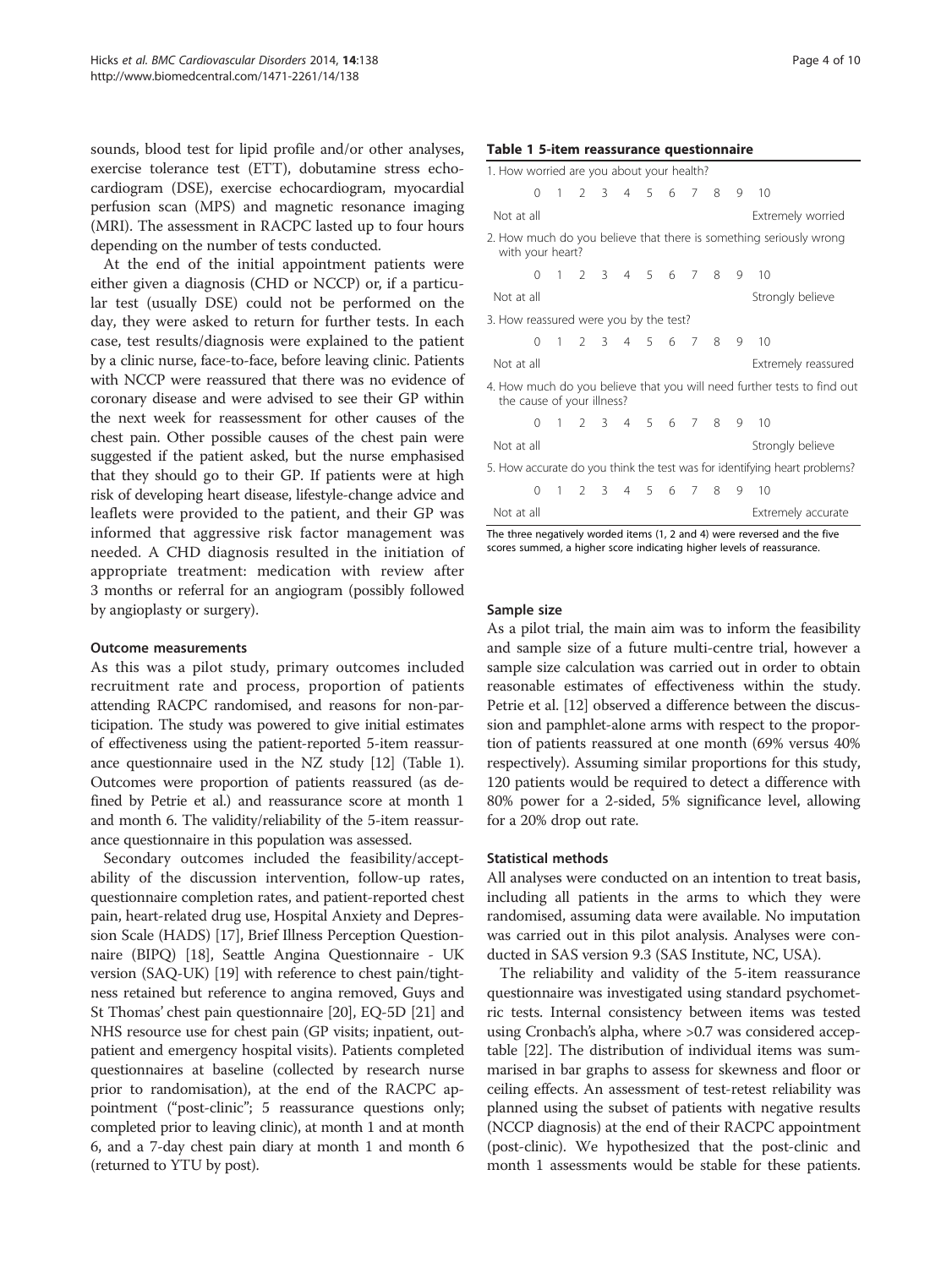Known group comparisons (using t-tests) were planned between CHD and NCCP patients and between patients with low and high anxiety at baseline to see if the questionnaire could distinguish between these groups of patients where reassurance would be expected to be different.

The proportion of patients reassured (defined as above the median reassurance score, as per Petrie et al. [\[12](#page-10-0)]) was summarised by intervention arm and timepoint. Since the categorisation using the median is fairly arbitrary we considered the continuous reassurance score as primary. We also investigated whether the categorisation above and below the median resulted in classifications as reassured and not reassured broadly in line with how patients answered item 3 (How reassured were you by the test?). Reassurance scores were compared between arms using a repeated measures mixed model, accounting for the baseline reassurance questions. No formal statistics were planned or performed for any of the secondary outcomes in this pilot study. Patient-reported outcomes were summarised by intervention arm and timepoint. The internal consistency of the overall BIPQ score was tested using Cronbach's alpha, where >0.7 was considered acceptable.

#### Health economic data

Patient-reported data on resource use (from the perspective of the NHS and Personal Social Services) and health related quality of life (EQ5D) were summarised by intervention arm and timepoint in order to preview future cost-effectiveness analysis issues, such as the accuracy and completeness of the data collection methods and the need to account for censored/missing data in a future trial.

#### Results

#### Primary outcomes

#### Recruitment and patient sample

120 patients (60/arm) were recruited in 8 months (Oct 2011 to May 2012). Figure [1](#page-6-0) shows the flow of participants through the study and Table [2](#page-7-0) summarises their baseline characteristics. Around 40% of patients attending RACPC were randomised in the study. All participants received their allocated intervention: the pre-test pamphlet plus a discussion with a nurse (Discussion arm) or the pre-test pamphlet alone (Pamphlet arm). Patients had a mean age of 54 (SD 12) and just under half were male. Sixty-two (52%) patients were taking heart-related medications at baseline, the majority of which were from one or more of the following classes: beta blockers, statins, anti-platelets, glyceryl trinitrate, other anti-anginals.

Forty-three (35.8%) patients received a diagnosis at their initial clinic visit, whilst 65 (54.2%) returned for further tests and got their diagnosis at a second visit.

The remaining 12 (10.0%) patients were invited to return for further tests but declined. Cardiac tests performed are presented in Table [3](#page-7-0). Final diagnoses are presented in Table [4,](#page-7-0) with 76% of patients being diagnosed with NCCP. Time to diagnosis from initial RACPC visit was a median of 7 days (range 0 to 181 days), with 75% of patients receiving their diagnosis within two weeks of their initial RACPC visit.

#### Reassurance questionnaire validity

Return rates for the reassurance questionnaire were good, with 80% of participants returning a questionnaire at month 1 and at month 6. However, the timing of questionnaire return varied considerably, with month 1 questionnaires being completed at a median of 6 weeks (range 4 to 17) and month 6 questionnaires at a median of 28 weeks (range 24 to 41).

The validity of the reassurance questionnaire was investigated in this sample as previously it was used for NCCP patients only [[12](#page-10-0)]. Although there was some skewness, the plots of responses to individual items did not show any problems with floor or ceiling effects (see Additional file [2](#page-9-0)). Internal consistency was borderline at the post-clinic timepoint (Cronbach's alpha = 0.68) and acceptable at months 1 and 6 (0.82 and 0.78 respectively). Test-retest reliability could not be established as, in practice, the time between the post-clinic and planned month 1 questionnaire was too long to be considered a stable period (average 6 weeks). The subset of patients with questionnaires within a two week window around month 1 showed significant correlation between the two timepoints although patient numbers were too small  $(n = 11)$  to conclude testretest reliability. Known group comparisons showed the questionnaire could distinguish between clinically distinct groups of patients, i.e. those with CHD versus NCCP and those with high versus low anxiety.

#### Proportion reassured and reassurance score

Differences between the arms in the proportion of patients classed as reassured were not consistent over time (53% vs 48% at month 1 and 49% vs 58% at month 6 in the Discussion and Pamphlet arms respectively; Table [5](#page-8-0)). Mean reassurance scores across the Discussion and Pamphlet arms were similar at all timepoints;  $p = 0.08$ using a repeated measures model (Figure [2\)](#page-8-0). Question 3 (How reassured were you by the test?) indicated reasonably high reassurance immediately post-clinic and through to month 6 in both arms (mean score 7 or 8 for each arm at post-clinic, month 1 and month 6).

#### Secondary outcomes

#### Follow-up rates and questionnaire completion rates

There were no patient withdrawals or change of circumstances notified to the study site or YTU during the study.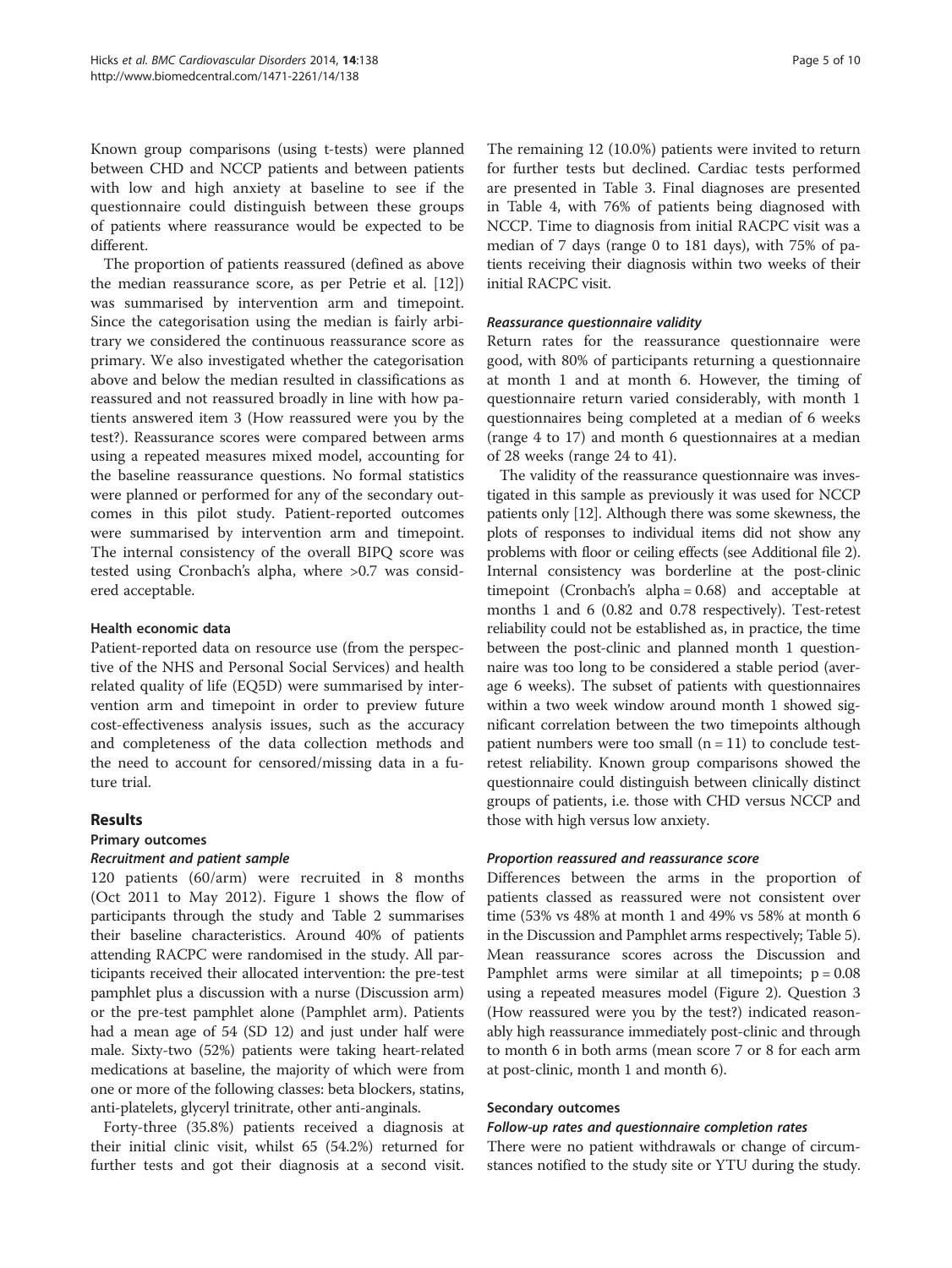<span id="page-6-0"></span>

Completion rates were highest for the primary outcome (reassurance questionnaire; 79-99%). Other questionnaires ranged from 28-100% completed (Table [6](#page-9-0)). Results presented as proportions of patients in the following sections use these completion rates as the denominator unless otherwise stated.

#### Patient-reported chest pain

At baseline 92/113 (81%) patients reported some chest pain in the previous seven days. At month 1 a smaller proportion of the Discussion arm reported chest pain in the period since they last completed a questionnaire, 24/45 (53%) compared to 29/47 (62%) of the Pamphlet arm. At month 6 these proportions were more similar (59% in the Discussion arm vs 52% in the Pamphlet arm).

Data from a 7-day chest pain diary completed at month 1 and month 6 showed a similar reduction in the proportion of patients reporting chest pain over time in both arms (see table in Additional file [3\)](#page-9-0).

#### Heart-related medications

52% of patients were taking heart-related medication at baseline and the proportion reduced over time in both

arms. A similar proportion in both arms reported taking heart-related drugs at month 1 (43% in the Discussion arm and 38% in the Pamphlet arm). At month 6 the proportions were 40% of the Discussion arm and 29% of the Pamphlet arm.

#### Other secondary outcomes

The discussion intervention, assessed through qualitative interviews, was found to be acceptable to patients and staff. This will be reported more fully elsewhere. Change from baseline in treatment satisfaction from the SAQ-UK, showed a trend towards improvement at month 1 for the Discussion arm (median 8 points) with a return to baseline levels by month 6, whilst the Pamphlet arm showed no change at either timepoint. For other secondary outcomes, the intervention arms showed similar trends over time. Tables for secondary outcome data are available in Additional file [4](#page-9-0).

#### Health economic data

Completion rates for resource use questions and EQ5D are summarised in Table [6](#page-9-0). Health economic data will be published separately (Moure Fernández et al., in preparation).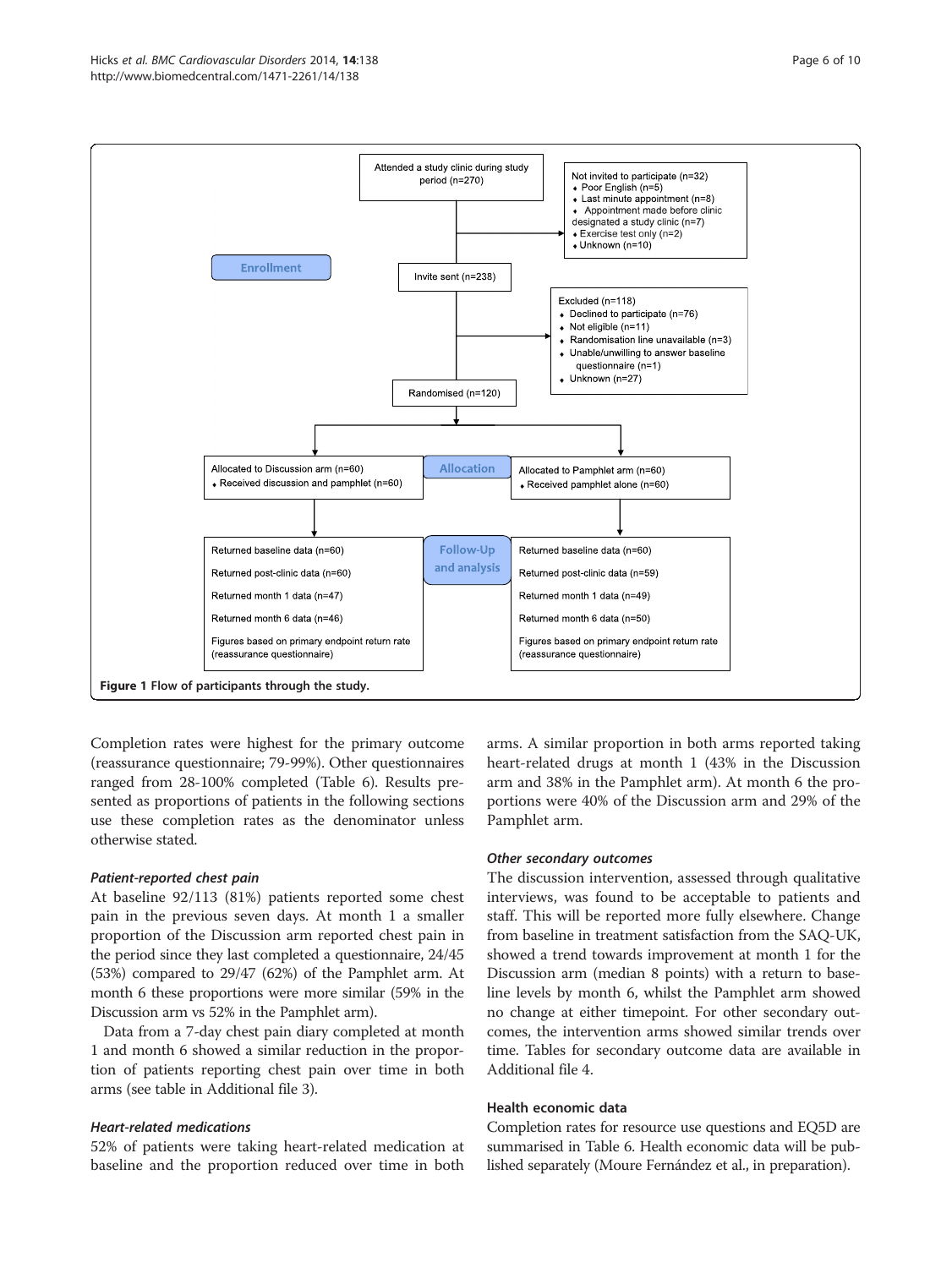<span id="page-7-0"></span>

|  |  | Table 2 Baseline characteristics of the study population |  |  |  |
|--|--|----------------------------------------------------------|--|--|--|
|--|--|----------------------------------------------------------|--|--|--|

| Patients N (%)                                                      | <b>Allocation</b>     |                     |  |  |  |
|---------------------------------------------------------------------|-----------------------|---------------------|--|--|--|
|                                                                     | Discussion $(n = 60)$ | Pamphlet $(n = 60)$ |  |  |  |
| Male:Female                                                         | 29 (48%): 31 (52%)    | 30 (50%): 30 (50%)  |  |  |  |
| Mean age (years) (SD)                                               | 55 (12.3)             | 53 (12.0)           |  |  |  |
| Ethnicity:                                                          |                       |                     |  |  |  |
| White                                                               | 52 (87%)              | 51 (85%)            |  |  |  |
| Mixed                                                               | 2(3%)                 | 1(2%)               |  |  |  |
| Asian or Asian British                                              | 5 (8%)                | 7 (12%)             |  |  |  |
| Black or Black British                                              | $1(2\%)$              | $0(0\%)$            |  |  |  |
| Other                                                               | $0(0\%)$              | 1(2%)               |  |  |  |
| Education beyond<br>minimum school<br>leaving age                   | 33 (55%)              | 41 (68%)            |  |  |  |
| Degree or equivalent<br>qualification                               | 23 (38%)              | 27 (45%)            |  |  |  |
| Employment:                                                         |                       |                     |  |  |  |
| Employed/Self-employed                                              | 32 (53%)              | 35 (58%)            |  |  |  |
| Retired                                                             | 12 (20%)              | 13 (22%)            |  |  |  |
| Other                                                               | 13 (22%)              | 12 (20%)            |  |  |  |
| Marital Status:                                                     |                       |                     |  |  |  |
| Single                                                              | 8 (13%)               | 14 (23%)            |  |  |  |
| Married/permanent<br>partnership                                    | 41 (68%)              | 33 (55%)            |  |  |  |
| Divorced                                                            | 4 (7%)                | 9 (15%)             |  |  |  |
| Widowed                                                             | 7 (12%)               | 4 (7%)              |  |  |  |
| Number of weeks with<br>chest pain (median, range)                  | $6(1 - 500)$          | $6(1-200)$          |  |  |  |
| Number of times in<br>last 7 days had chest<br>pain (median, range) | $3(0-14)$             | $2(0-21)$           |  |  |  |
| Taking heart-related*<br>medications at baseline                    | 30 (50%)              | 32 (53%)            |  |  |  |
| High risk for CHD                                                   | 32 (53%)              | 34 (57%)            |  |  |  |

\*Heart-related medications included beta blockers, statins, anti-platelets, glyceryl trinitrate and other anti-anginals.

SD standard deviation, CHD coronary heart disease.

| Table 3 Cardiac tests performed by intervention arm |  |  |
|-----------------------------------------------------|--|--|
|-----------------------------------------------------|--|--|

|                                           | <b>Discussion</b><br>$(n = 60)$ | Pamphlet<br>$(n = 60)$ | Total<br>$(n = 120)$ |
|-------------------------------------------|---------------------------------|------------------------|----------------------|
| Exercise tolerance test (ETT)             | 29                              | 38                     | 67                   |
| Dobutamine stress<br>echocardiogram (DSE) | 28                              | 24                     | 52                   |
| Exercise echocardiogram                   | 5                               | 8                      | 13                   |
| Echocardiogram                            |                                 | ∩                      |                      |
| Myocardial perfusion scan (MPS)           | 0                               | ∩                      |                      |
| Magnetic resonance imaging (MRI)          | ∩                               | Ω                      |                      |

#### Table 4 Test results by intervention arm

| <b>Diagnosis</b>                     |                     | <b>Allocation</b> |    |      |    | Αll     |  |
|--------------------------------------|---------------------|-------------------|----|------|----|---------|--|
|                                      | Discussion Pamphlet |                   |    |      |    |         |  |
|                                      | N                   | $\%$              | N  | %    | N  | %       |  |
| CHD                                  | 10                  | 16.7              |    | 11 7 |    | 14.2    |  |
| - Referred for angiogram             | 3                   |                   | 4  |      |    |         |  |
| - Medication with review at 3 months | 7                   |                   | 3  |      |    |         |  |
| <b>NCCP</b>                          | 46                  | 76.7              | 45 | 75.0 |    | 91 75.8 |  |
| Inconclusive                         | 4                   | 6.7               | 8  | 13.3 | 12 | 10.0    |  |

CHD coronary heart disease, NCCP non-cardiac chest pain.

#### **Discussion**

An aim of the pilot was to provide information regarding the feasibility of conducting a large-scale trial in this patient population. Prior to the pilot, during the development of the interventions, patients received information about the study by letter and were asked to telephone a YTU researcher if they were interested in taking part. The response rate for this strategy was very poor and so it was altered for the pilot RCT. Rather than having actively to telephone a researcher, patients were asked by clinic staff on arrival at RACPC if they wanted to take part. This was much more successful, with an uptake rate for patients attending RACPC to recruitment into the pilot trial at around 40%.

We considered that the discussion intervention could improve reassurance in all patients attending RACPC, so patients with both positive (CHD) and negative (NCCP) test results were included in this pilot. Consistent with other studies, the majority of the patients recruited in RACPC received an NCCP diagnosis. Only 14% of patients were diagnosed with CHD so our numbers were too small to investigate effectiveness in the CHD subgroup separately. For example, we wished to investigate how satisfied patients receiving a CHD diagnosis were with their proposed treatment, measured by the treatment satisfaction scale within SAQ-UK, however this was not possible due to low numbers. Future trials would have to be considerably larger to recruit a reasonable number of CHD patients from this setting.

Return rates for the reassurance questionnaire were reasonable (80%) but many participants required one or more reminders. Up to three reminders were sent: reminder letters after 3 and 4 weeks with a final telephone reminder after 4 to 5 weeks. This led to some questionnaires being completed much later than planned. An earlier telephone reminder to encourage the return of primary outcome data should be considered for future trials. However, we do not think this altered our main outcomes following a sensitivity analysis including all patients with a questionnaire returned within a two week window either side of month 1.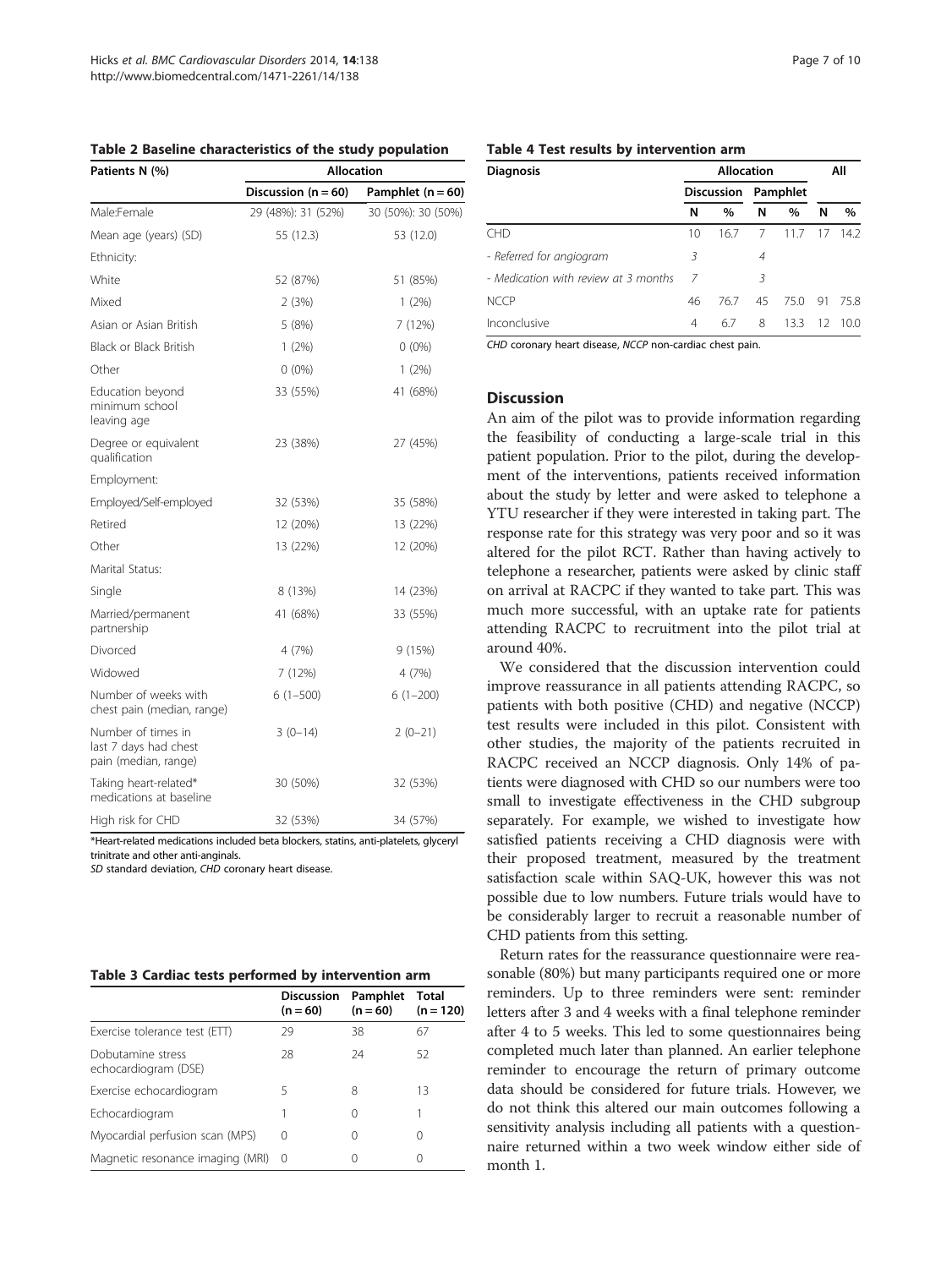| % (95% confidence interval) | Post-clinic $(n = 117)$ | Month 1 ( $n = 95$ ) | Month 6 ( $n = 95$ ) |  |  |  |  |
|-----------------------------|-------------------------|----------------------|----------------------|--|--|--|--|
| Discussion                  | 50.9 (38.1 to 63.6)     | 53.2 (38.9 to 67.5)  | 48.9 (34.3 to 63.5)  |  |  |  |  |
| Pamphlet                    | 58.6 (46.9 to 71.3)     | 47.9 (33.8 to 62.1)  | 58.0 (44.3 to 71.7)  |  |  |  |  |

<span id="page-8-0"></span>Table 5 - Proportion of patients reassured at post-clinic, month 1 and month 6

Completion rates for other patient-reported questionnaires were lower (Guys and St Thomas', HADS, BIPQ, SAQ-UK, chest pain questions and diaries). This was partly because patients' responses to the reassurance questionnaire were collected during the reminder telephone call, but not the other questionnaires. Also, it is possible that the other questionnaires seemed less relevant to patients at month 1 and month 6, particularly if they were no longer experiencing chest pain. For example the BIPQ refers to the patient's "illness", whilst SAQ-UK and Guys and St Thomas' questionnaire refer to chest pain or tightness. For future studies in this area, only the most relevant questionnaires should be included, focussing on those with high compliance. Additional instructions within the questionnaire could be included to improve completion rates.

This pilot study included investigations into the effectiveness of the discussion intervention, in terms of providing reassurance to patients about their test results in RACPC. According to a recent review "there is no generally accepted instrument to measure the level of reassurance" [\[23](#page-10-0)]. We used the 5-item instrument used in the NZ study. The questionnaire had not previously been validated in CHD

patients, but we found it to be reliable and valid in our study population. In order to investigate whether Petrie's categorisation of reassured/not reassured seemed appropriate, we looked at how patients answered question 3 (How reassured were you by the test? 0 represents 'not at all' and 10 represents 'extremely reassured'; Additional file [5](#page-10-0)). A number of patients classed as 'not reassured' had high scores on this question (34 patients with score  $\geq 8$ ). A few patients answered 0 or 1 but are categorised as 'reassured'. If the reassurance questionnaire was to be used in a future study, further investigation into how to classify patients into 'reassured' and 'not reassured' would be recommended.

We found no evidence of a difference in reassurance (both proportion of patients classed as "reassured" or mean score) between the discussion and pamphlet-only arms at month 1 or 6. The NZ study reported a significantly higher proportion of reassured patients in the discussion group (69%) compared to both the pamphlet-only group (40%) and a usual care control (35%) at month 1. Their results using mean reassurance score, however, were more similar to our pilot study; at month 1 the mean score was higher in the discussion group (43.4; 95% CI:

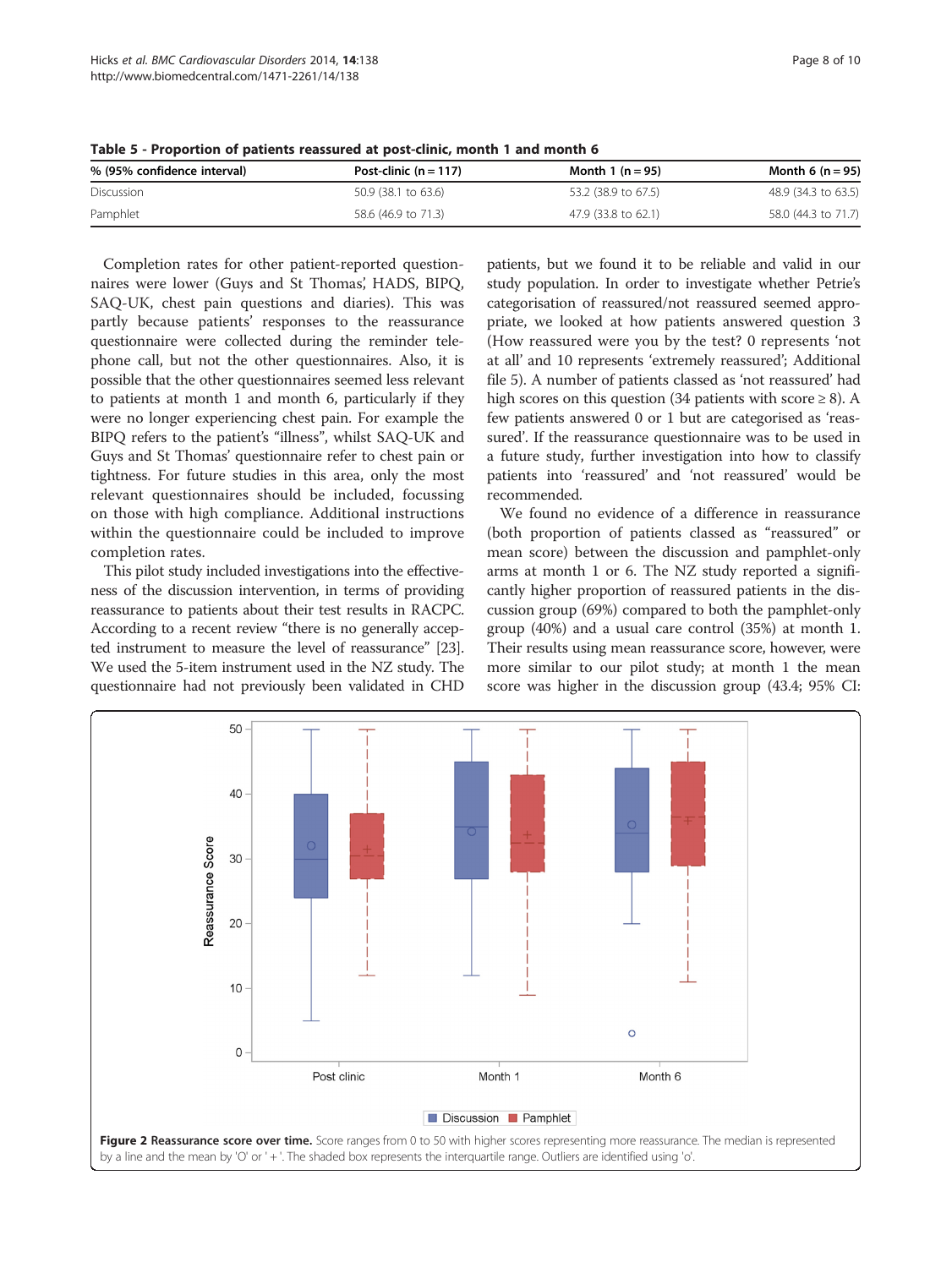<span id="page-9-0"></span>Table 6 Questionnaire completion rates

| Number (%) completed (of 120 randomised) | <b>Baseline</b> | Post-clinic | Month 1  | Month 6  |
|------------------------------------------|-----------------|-------------|----------|----------|
| Reassurance questionnaire                | 119 (99%)       | 117 (98%)   | 95 (79%) | 95 (79%) |
| Chest pain questions                     | 113 (94%)       | ΝA          | 92 (77%) | 92 (77%) |
| Chest pain diaries                       | <b>NA</b>       | <b>NA</b>   | 88 (73%) | 74 (62%) |
| Heart-related medications                | 120 (100%)      | <b>NA</b>   | 97 (81%) | 98 (82%) |
| BIPQ (overall score)                     | 98 (82%)        | <b>NA</b>   | 72 (60%) | 61 (51%) |
| SAO-UK                                   | 119 (99%)       | NA.         | 92 (77%) | 80 (67%) |
| <b>HADS</b>                              | 117 (98%)       | <b>NA</b>   | 92 (77%) | 83 (69%) |
| Guys and St Thomas                       | 91 (76%)        | <b>NA</b>   | 56 (47%) | 33 (28%) |
| EQ5D                                     | 115 (96%)       | <b>NA</b>   | 90 (75%) | 82 (68%) |
| NHS resource use                         | <b>NA</b>       | <b>NA</b>   | 91 (76%) | 83 (69%) |

NA = Not applicable at this timepoint.

\*Collected by clinic staff at initial RACPC visit; all other questionnaires were patient-reported.

41.0 – 45.8) compared to both the pamphlet-only (38.4; 95% CI: 35.4 – 41.4) and control group (34.4; 95% CI: 30.5 – 38.4), but only the difference between discussion and control groups reached statistical significance. The NZ study was just in patients who received a negative (NCCP) test result, whereas this UK pilot also included patients diagnosed with CHD. Our sensitivity analyses on the NCCP subgroup showed a possible trend for higher reassurance in the Discussion arm (Additional file [6\)](#page-10-0) but these differences were smaller than seen in the NZ study and not sustained at 6 months, and not considered to be clinically relevant.

The clinic setting for the studies was different, and it was likely that the experience for the patients in clinic was different. The UK pilot was conducted in a tertiary cardiology centre, with patients receiving more than one test (compared to just an ETT in the NZ study) and interaction with different staff for the different tests. It is possible that the usual care advice/information and explanation of test results in the UK RACPC was of a standard such that no additional benefit could be gained from a pre-test discussion. The discussion intervention was delivered by a research nurse who was not trained in psychological techniques and this may have contributed to the ineffectiveness of the discussion intervention. The target is to see UK patients in RACPC within 2 weeks of their GP visit, although this was not measured in this study, whereas patients had to wait longer for their clinic appointment in the NZ study (median 6 weeks). The NZ patients had more time to build up negative beliefs, which can influence reassurance in people with NCCP [\[13\]](#page-10-0).

A limitation to this pilot was the absence of a third "no pre-test information" control arm. This was because Greater Manchester, where the study was conducted, had recommended that a Petrie-style pre-test pamphlet should be usual care in RACPC. As a result, we have no

information on whether a pre-test pamphlet alone is better than no pre-test information in a UK setting. Since RACPCs are likely to send an information pamphlet with the appointment letter anyway, for example explaining what clothes to wear and what tests the patients may have in RACPC, it may be that RACPCs in regions other than Greater Manchester should consider including information regarding possible test results and ensuing treatments.

#### Conclusions

An additional face-to-face discussion with a nurse, which re-iterated information given in a pre-test pamphlet, did not significantly improve reassurance in patients. Whilst there was a possible trend in the NCCP subgroup for improved reassurance with a discussion, the difference was not considered to be clinically important and does not warrant a larger trial of the discussion intervention in UK RACPCs.

#### Additional files

[Additional file 1:](http://www.biomedcentral.com/content/supplementary/1471-2261-14-138-S1.pdf) Pretest pamphlet. All patients in the study received this pre-test pamphlet (A5, 4 pages) at the start of their RACPC appointment.

[Additional file 2:](http://www.biomedcentral.com/content/supplementary/1471-2261-14-138-S2.docx) Responses to 5 reassurance questions.doc. Plots of patients' responses to the five questions (Questions 1 to 5) in the reassurance questionnaire at baseline (Questions 1 and 2 only), post-clinic, month 1 and month 6. Answers on a 0–10 scale.

[Additional file 3:](http://www.biomedcentral.com/content/supplementary/1471-2261-14-138-S3.docx) Chest pain diary data. Table presenting patientreported chest pain in a 7-day period at month 1 and month 6, collected from chest pain diaries.

[Additional file 4:](http://www.biomedcentral.com/content/supplementary/1471-2261-14-138-S4.docx) Secondary outcome data\_HADS\_BIPQ\_SAQ-UK\_Guys and St Thomas. Three tables: (i) Change from baseline, at month 1 and month 6, for HADS, BIPQ and SAQ-UK; (ii) Individual item scores from the Brief Illness Perception Questionnaire at baseline, month 1 and month 6 and (iii) Guys and St Thomas' chest pain score at baseline, month 1 and month 6.